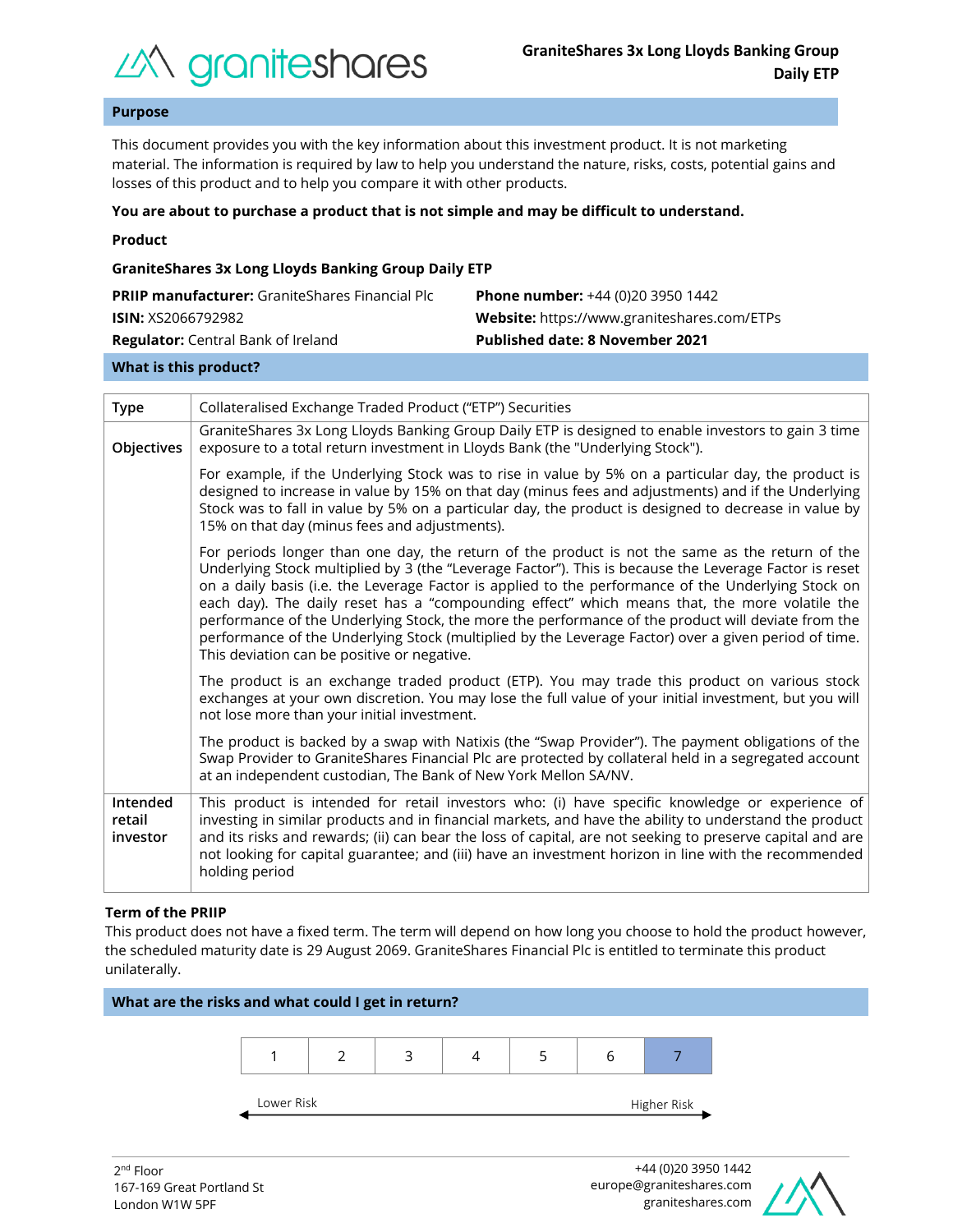



The risk indicator assumes you hold the product for 1 day. The actual risk can vary significantly if you hold the product for a longer timeframe and you may get back less. You may not be able to sell your product easily, or may have to sell at a price that significantly impacts on how much you get back.

The summary risk indicator is a guide to the level of risk of this product compared to other products. It shows how likely it is that the product will lose money because of movements in the markets or because we are not able to pay you.

We have classified this product as 7 out of 7, which is the highest risk class.

This rates the potential losses from future performance at a very high level, and poor market conditions are very likely to impact the performance. This product does not include any protection from future market performance, so you could lose some or all of your investment. If we are not able to pay you what is owed, you could lose your entire investment.

**Be aware of currency risk.** If you receive payments in a currency different to that of your home jurisdiction, the final return you will get will depend on the exchange rate between the two currencies. This risk is not considered in the indicator shown above.

**Investment £10,000**

**Scenario**

# **Performance Scenarios**

The figures shown include all the costs of the product itself but may not include all the costs that you pay to your advisor or distributor or broker. The figures do not take into account your persona situation, which may affect how you get back.

This table shows the money you get back over the recommended h period, under different scer assuming that you invest £10,000.

The scenarios shown illustrate hov

| uu nut                                                               |                     |                                     | holding period) |
|----------------------------------------------------------------------|---------------------|-------------------------------------|-----------------|
| al<br>tax                                                            | <b>Stress</b>       | What you might get back after costs | £4861.31        |
| much                                                                 | Scenario            | Average return (%)                  | $-51.38%$       |
|                                                                      | <b>Unfavourable</b> | What you might get back after costs | £9573.44        |
| could                                                                | Scenario            | Average return (%)                  | $-4.26%$        |
| iolding                                                              | <b>Moderate</b>     | What you might get back after costs | £10032.57       |
| narios,                                                              | Scenario            | Average return (%)                  | 0.33%           |
| <b>Favourable</b>                                                    |                     | What you might get back after costs | £10304.68       |
| w your                                                               | Scenario            | Average return (%)                  | 3.05%           |
| can compare them with the scenarios of other products. The scenarios |                     |                                     |                 |

investment could perform. You ca presented are an estimate of future performance based on evidence from the past on how the value of this investment varies and are not an exact indicator. What you get will vary depending on how the market performs and how long you keep the investment. The stress scenario shows what you might get back in extreme market circumstances, and it does not take into account the situation where we are not able to pay you.

# **What happens if GraniteShares Financial Plc is unable to pay out?**

The product is not protected by the Irish Deposit Guarantee Scheme or any other investor compensation or guarantee scheme. This means that if GraniteShares Financial Plc is unable to pay out, you may lose all of your investment. Since the ability of GraniteShares Financial Plc to pay out depends on receiving amounts due under the product from the Swap Provider, the Swap Provider provides assets daily to a segregated account as collateral for such obligations with a value equal to or in excess of the value of the daily price of the product. If the Swap Provider is unable to pay GraniteShares Financial Plc, its ability to pay out will be limited to the amounts realised from such collateral, as further explained in the Prospectus.

# **What are the costs?**

#### **Costs over time**

The Reduction in Yield (RIY) illustrates the impact the total costs you pay may have on your investment return.

The total costs take into account oneoff, ongoing and incidental costs.

The amounts shown here are the cumulative costs of the product itself, for the recommended holding period,

| Investment £10,000              | If you cash in after one (1) day |  |
|---------------------------------|----------------------------------|--|
| <b>Total costs</b>              | £ 0.76                           |  |
| Impact on return (RIY) per year | 2.79 %                           |  |



One (1) day (Recommended